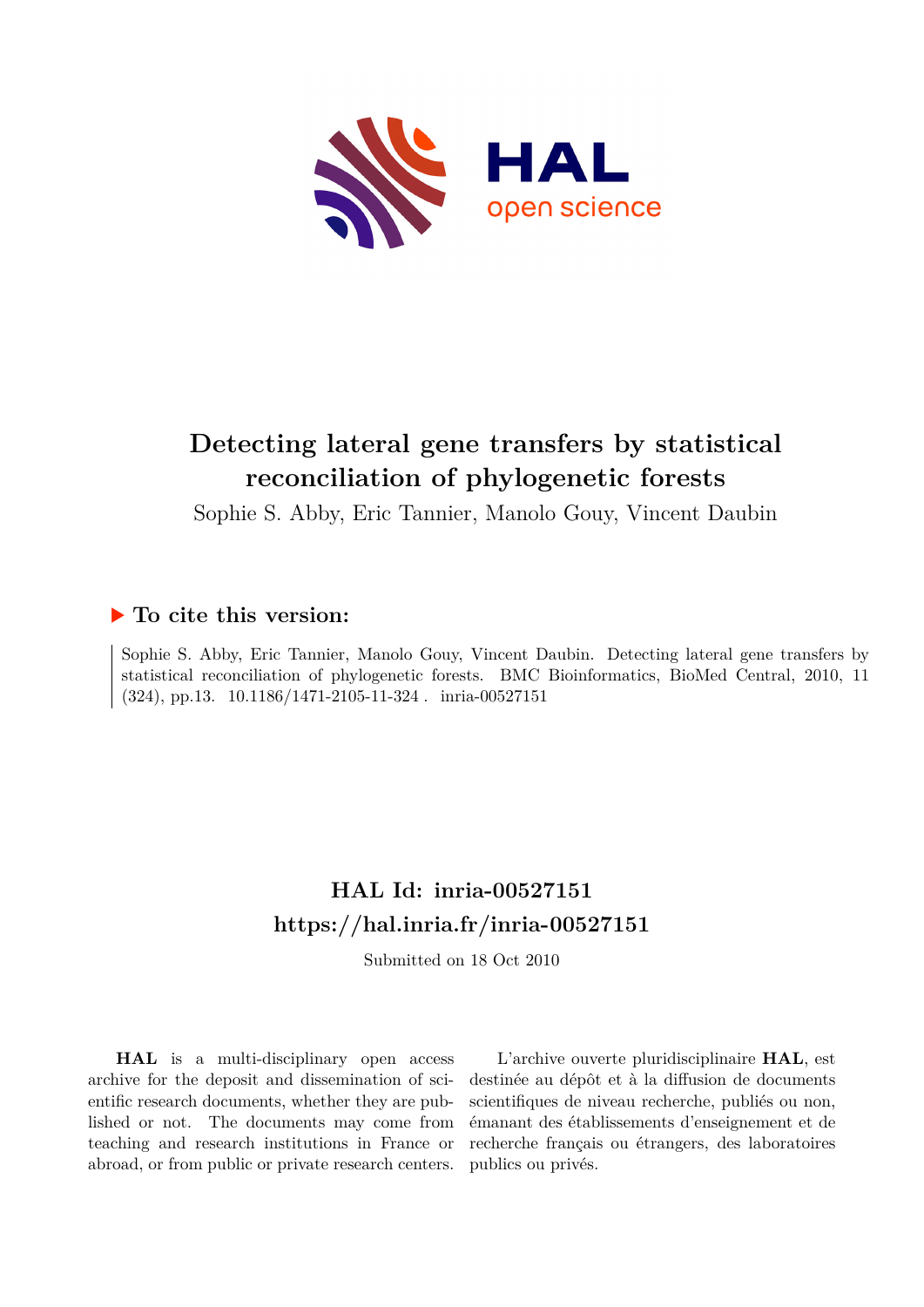# **METHODOLOGY ARTICLE Open Access**



# Detecting lateral gene transfers by statistical reconciliation of phylogenetic forests

Sophie S Abby, Eric Tannier, Manolo Gouy and Vincent Daubin\*

# **Abstract**

**Background:** To understand the evolutionary role of Lateral Gene Transfer (LGT), accurate methods are needed to identify transferred genes and infer their timing of acquisition. Phylogenetic methods are particularly promising for this purpose, but the reconciliation of a gene tree with a reference (species) tree is computationally hard. In addition, the application of these methods to real data raises the problem of sorting out real and artifactual phylogenetic conflict.

**Results:** We present Prunier, a new method for phylogenetic detection of LGT based on the search for a maximum statistical agreement forest (MSAF) between a gene tree and a reference tree. The program is flexible as it can use any definition of "agreement" among trees. We evaluate the performance of Prunier and two other programs (EEEP and RIATA-HGT) for their ability to detect transferred genes in realistic simulations where gene trees are reconstructed from sequences. Prunier proposes a single scenario that compares to the other methods in terms of sensitivity, but shows higher specificity. We show that LGT scenarios carry a strong signal about the position of the root of the species tree and could be used to identify the direction of evolutionary time on the species tree. We use Prunier on a biological dataset of 23 universal proteins and discuss their suitability for inferring the tree of life.

**Conclusions:** The ability of Prunier to take into account branch support in the process of reconciliation allows a gain in complexity, in comparison to EEEP, and in accuracy in comparison to RIATA-HGT. Prunier's greedy algorithm proposes a single scenario of LGT for a gene family, but its quality always compares to the best solutions provided by the other algorithms. When the root position is uncertain in the species tree, Prunier is able to infer a scenario per root at a limited additional computational cost and can easily run on large datasets.

Prunier is implemented in C++, using the Bio++ library and the phylogeny program Treefinder. It is available at: [http://](http://pbil.univ-lyon1.fr/software/prunier) [pbil.univ-lyon1.fr/software/prunier](http://pbil.univ-lyon1.fr/software/prunier)

# **Background**

The systematic reconstruction of molecular phylogenies based on the diversity of genes found in complete genomes reveals an unforeseen degree of incongruence among gene trees. Different reasons, either biological or methodological, explain this diversity of patterns. First, evolutionary mechanisms such as gene duplication and loss, lateral gene transfer (LGT) and incomplete lineage sorting generate gene histories that deviate from that of species [1]. In unicellular organisms, and particularly Bacteria and Archaea, most of the real phylogenetic conflict is likely the result of LGT [2,3]. On the other hand,

the reconstruction of gene histories based on sequence alignments is not trivial, and many artifacts are known which produce aberrant phylogenies due to stochastic effects or inadequate models of sequence evolution [4-7]. A challenge in the understanding of the patterns and processes of genome evolution is therefore to sort out these different sources of conflict.

The question of identifying LGTs based on phylogenies typically applies to the following data: first, a gene phylogeny, characterized by an unrooted tree topology, with branch lengths and statistical support for internal branches; and second, some knowledge of the evolutionary relationships among the organisms represented in this tree, ideally a rooted species phylogeny. Events of LGT can then be invoked to explain the topological discrepancies between the two trees. Among the various approaches that have been proposed to resolve the prob-



© 2010 Abby et al; licensee BioMed Central Ltd. This is an Open Access article distributed under the terms of the Creative Commons Bio Med Central Attribution License (http://creativecommons.org/licenses/by/2.0), which permits unrestricted use, distribution, and reproduction in any medium, provided the original work is properly cited.

<sup>\*</sup> Correspondence: daubin@biomserv.univ-lyon1.fr

<sup>1</sup> Université de Lyon; Université Lyon 1; CNRS; INRIA; UMR 5558, Laboratoire de Biométrie et Biologie Evolutive, 43 boulevard du 11 novembre 1918, F-69622 Villeurbanne, France

Full list of author information is available at the end of the article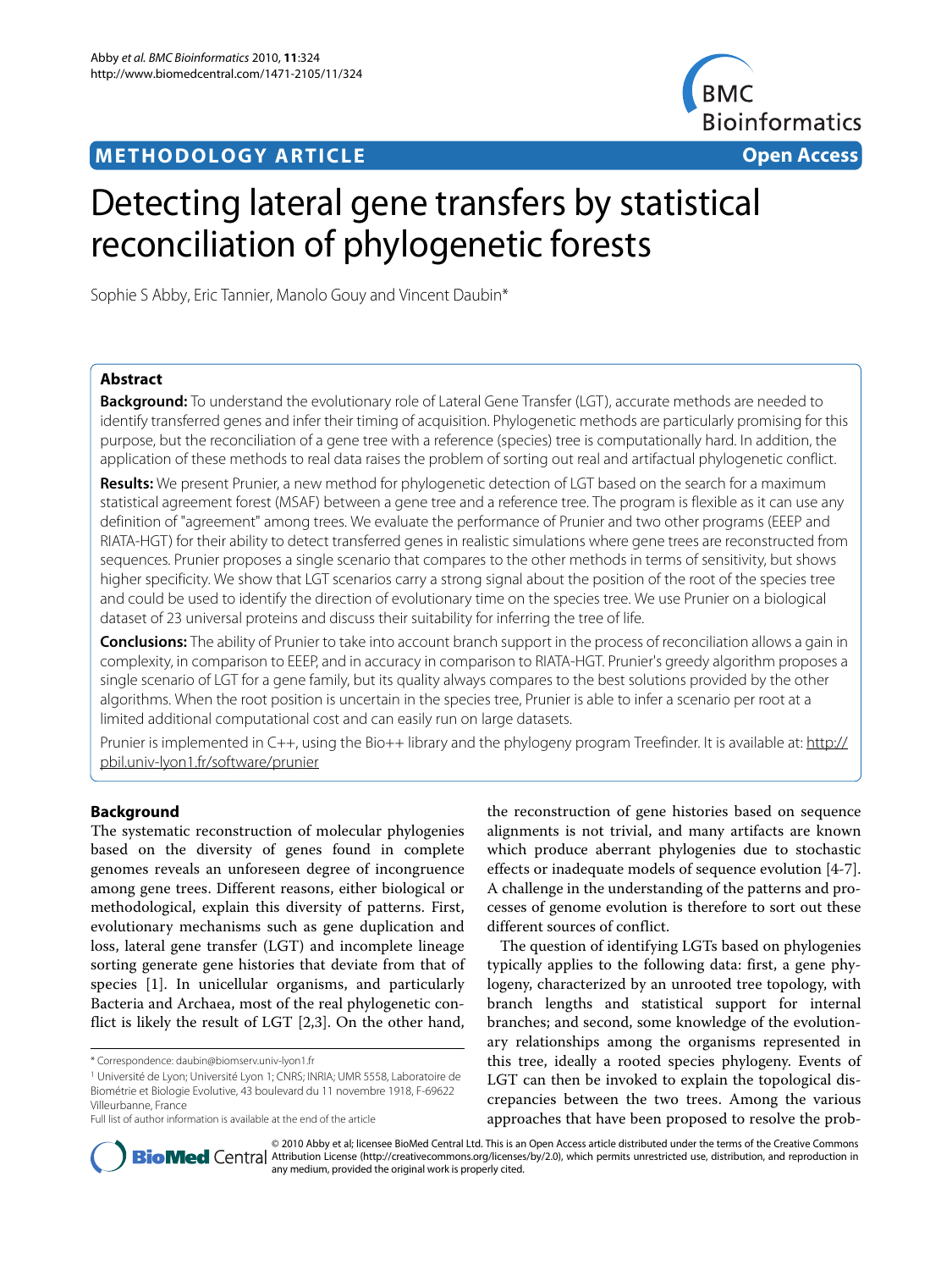lem of tree reconciliation, the MAF (maximum agreement forest), and the closely related SPR (subtree pruning and regrafting) arguably represent the most appropriate models for the replacement of genes by LGT. The MAF problem consists in finding the smallest number of edges to cut in both trees in order to obtain two identical "forests" of rooted subtrees [8,9]. The SPR problem also corresponds to minimizing the number of subtrees to cut in a tree, but adds extra complexity by searching for the optimal place to regraft them. In the case of a rooted species tree, both approaches are equivalent to minimizing the number of LGTs that occurred in the gene family. These problems are known to be computationally difficult, but several algorithms have been proposed, notably to efficiently address the SPR problem. For instance, Than and Nakhleh have proposed a decomposition approach, implemented in the RIATA-HGT program [10,11], which identifies regions of the tree where the conflict can be resolved independently, and thus significantly reduces the complexity of the SPR reconciliation in many cases. EEEP also implements such a decomposition [12], and adds the possibility to restrict the type of SPR moves to those that immediately reduce the discordance among trees.

Obviously, an incorrectly reconstructed gene tree will lead to the inference of erroneous LGTs. It is therefore essential to take into account all information at hand on the reliability of the observed topological conflict, such as the length and support of all branches. Methods of LGT detection based on topological comparisons sometimes propose ways to incorporate the statistical information of the gene tree [11,13,12]. RIATA-HGT [11] first performs a purely topological reconciliation that proposes a collection of LGT scenarios. Each transfer is associated with a value which depends on the statistical support of the conflict it resolves in the gene tree, and the user can choose to ignore LGTs under a given threshold. EEEP [12] uses a different approach in which internal branches of the gene tree having a statistical support below a given threshold are collapsed a priori, before the trees are reconciled.

The two approaches described above have been implemented and tested on simulated datasets [11,12]. The main concern in both simulation setups was to evaluate time performance and the ability of the methods to recover the number of simulated LGTs in a gene tree. However, biologists are usually interested not only in the number of LGTs but more importantly in identifying the actual events of gene transfer, i.e. the exact set of species that are "misplaced" in the gene tree. Both approaches generally propose a number of evolutionary scenarios, but their accuracy has not been evaluated so far.

Here, we use simulations to explore the ability of different methods to detect events of transfers based on gene

trees reconstructed from sequences. We introduce a greedy algorithm called "Prunier" [14], which uses information on topology, statistical support and branch lengths to quickly identify a maximum statistical agreement forest (MSAF) that corresponds to a most parsimonious scenario of transfer. Prunier uses a customizable statistical agreement function. Two implementations of this function were tested: a fast one based on branch support, and a more advanced one which uses the expected likelihood weights (ELW) test [15]. We show that working on reconstructed trees strongly affects the ability of different methods to identify transfer events. Although all methods can roughly estimate the number of LGTs that occurred in a gene history, the accuracy of proposed scenarios varies largely. In comparison with other methods, Prunier has lower false positive rate, which makes it a more accurate approach to detect LGTs in almost all simulated situations, especially for complicated gene histories. When tested on biological data of 23 universal proteins with hypothetical reference trees, Prunier revealed high rates of LGT, in particular in genes that are known to be prone to transfer. However, the degree of conflict in these genes raises concern on the approach used to reconstruct universal trees.

# **Results Prunier Algorithm** *Objectives*

The phylogenetic detection of lateral gene transfers relies on differences between a gene tree  $T_G$ , with branch lengths and support values, and a reference species tree  $T<sub>S</sub>$  on the same set of species S. Our method takes both trees as input. For clarity, we will suppose that the species tree is rooted, though the method offers the possibility of using an unrooted reference tree as input, with a reasonable increase in complexity (see Material and Methods). The input gene tree is always unrooted, and a byproduct of the procedure is to output a restrained set of root locations on the gene tree. Here we consider that topological differences between  $T_S$  and  $T_G$  can result either from LGT or from stochastic effects in the process of gene tree reconstruction. Therefore, an agreement function is needed to decide whether observed topological differences among trees are significant or not. Examples of such functions are maximum-likelihood tests comparing trees given a sequence alignment: KH (Kishino-Hasegawa [16], SH (Shimodaira-Hasegawa [17], AU (approximately unbiased [18] or ELW (expected likelihood weights [15] tests. Because these tests all take unrooted trees as input, we used additional criteria to be able to handle the disagreement for the position of the root when necessary (see Material and Methods). We also propose a faster alternative which simply considers the statistical support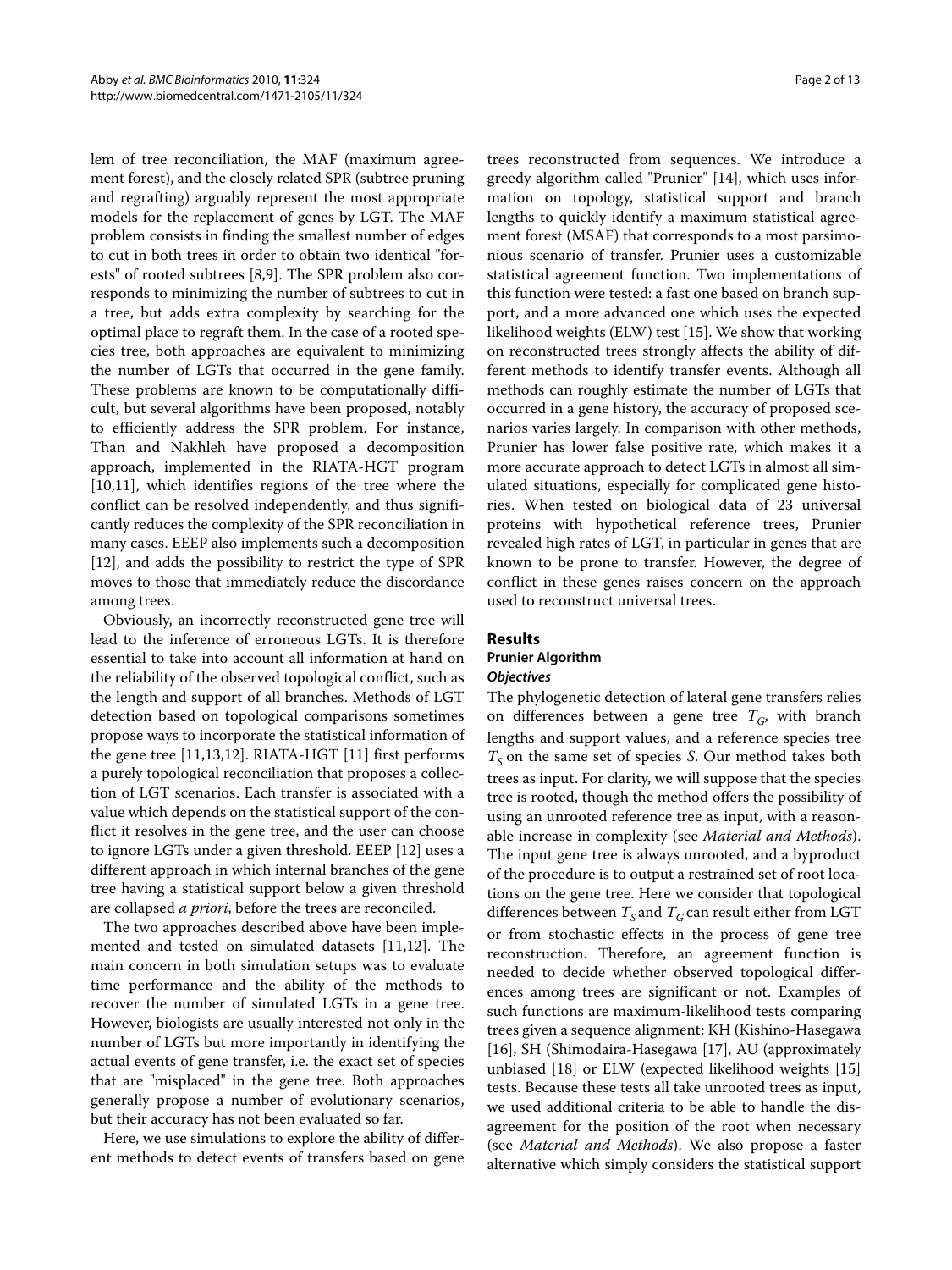of internal branches. Two (sub-)trees are said to disagree if they fail the agreement function.

If a species tree and a gene tree disagree (based on the agreement function), the objective is to decompose them into a statistically agreeing forest. For a subset  $S_i$  of the set of species S, we note  $T(S_i)$  the subtree of T containing exactly  $S_i$ , where internal nodes of degree 2 are contracted. We aim at partitioning the set of species Sinto a minimum number of subsets  $S_1$ ,..., $S_k$  such that for each subset  $S_i$ , the two subtrees  $T_{S}(S_i)$  and  $T_{G}(S_i)$  agree, and all  $T_{S}(S_i)$ as well as all  $T_G(S_i)$  are disjoint. We call this partition a maximal statistical agreement forest (MSAF), in reference to the maximal agreement forest [8,9], which is the particular case where the agreement function gives a positive answer only if the two compared (sub-)trees are homomorphic (have the same topology).

Among  $S_1$ ,..., $S_k$ , only one subset contains the root of the species tree. This is the non-transferred "backbone" of the tree as the root is its most ancient node and cannot acquire a gene from one of its descendants. The other  $T_S(S_i)$  of the forest are interpreted as LGTs that occurred in the last common ancestor of  $S_i$ . Their number (k-1) is the minimum number of transfer events that have to be invoked to explain the significant differences between the two trees.

#### *Greedy Algorithm*

We use a greedy procedure to approach the maximum statistical agreement forest of two trees (see Fig. 1). Conflicting edges of the gene tree are those inducing bipartitions that are not in the species tree. A transfer event is characterized by a subtree  $T_G(S_i)$  that is in agreement with the corresponding  $T_{\mathcal{S}}(S_i)$  but whose position is conflicting. In other words, an LGT results in a non conflicting edge whose removal decreases the conflict among trees. A non conflicting edge  $e$  cuts  $T<sub>S</sub>$  in two subtrees, one containing the root, the other defining a common clade  $S_i$ . If  $T_G(S_i)$  and  $T_s(S_i)$  agree, the "conflict score" of  $e$ is a function (detailed in Material and Methods) of the number and support of the conflicting edges that are eliminated if e is removed from the tree. We consider the non conflicting edge with the highest conflict score as defining the most likely transfer. The procedure (Fig. 1) can be briefly described as follows:

- While the gene tree and species tree disagree:
	- Remove the edge defining a statistically agreeing
	- common clade with maximal conflict score

Often, several edges have the same conflict score. In this case, a different criterion is used to choose what edge to cut among top rating edges. We first use the alignment of the gene family to estimate branch lengths on both the gene and reference trees using Treefinder [19]. Then, for each candidate edge, we compute the difference between its lengths in both trees and cut the one with the highest difference. We hence remove the branch that is most affected when constrained to its reference position. In practice, branch lengths are estimated only once. This step appears to be necessary in most gene families and it accounts for most of the computing time in the "fast" implementation of Prunier.

Because only non conflicting edges are removed, the procedure always produces two subtrees, one of which is in agreement by construction, and the other (which contains the root) can be used recursively as an input of the function. Eventually, a statistical agreement forest is reached and each component of this forest which does not contain the root of  $T<sub>G</sub>$  is interpreted as originating from a transfer event. A scenario of transfer can readily be constructed from the comparison of  $T_G$  with the forest.

The algorithm and its implementation are fully detailed in the Material and Methods section. In particular, the definition of the agreement function, conflict score and the position of the root are discussed.

#### **Accuracy on simulated LGTs**

We used the procedure described in [20] (see Material and Methods for details) to generate 330 gene trees and corresponding sequence alignments with increasing number (from 0 to 10) of LGTs. Gene trees were simulated with subtree pruning and regrafting (SPR) operations from a 40-taxa rooted reference tree. Gene sequences were simulated along gene trees with variable rates of evolution among branches and sites (See Material and Methods for details). Maximum-likelihood (ML) trees were reconstructed using the resulting alignments. We used a different model of substitution than that used for sequence simulations to increase the chance of topological conflict resulting from reconstruction artifacts. All results of the simulation procedure are available as supplemental information (additional file 1, "simulated\_dataset\_prunier.zip").

We compared the performances of RIATA-HGT [11] (available in the PhyloNet package [21], EEEP [12] and Prunier based on this simulated dataset.

#### **Accuracy of detected transfer events**

Rather than focusing on the accuracy of the number of detected LGTs as in previous simulation studies [10,12,11], we concentrated on the comparison of inferred scenarios with the true (simulated) one. Among the proposed LGT events, we counted the number of true and false positives (respectively TP and FP) for each method. In subsequent comparisons, all three methods used the same threshold for branch support: for EEEP, branches under this threshold are collapsed a priori; for RIATA-HGT, among all inferred transfers only those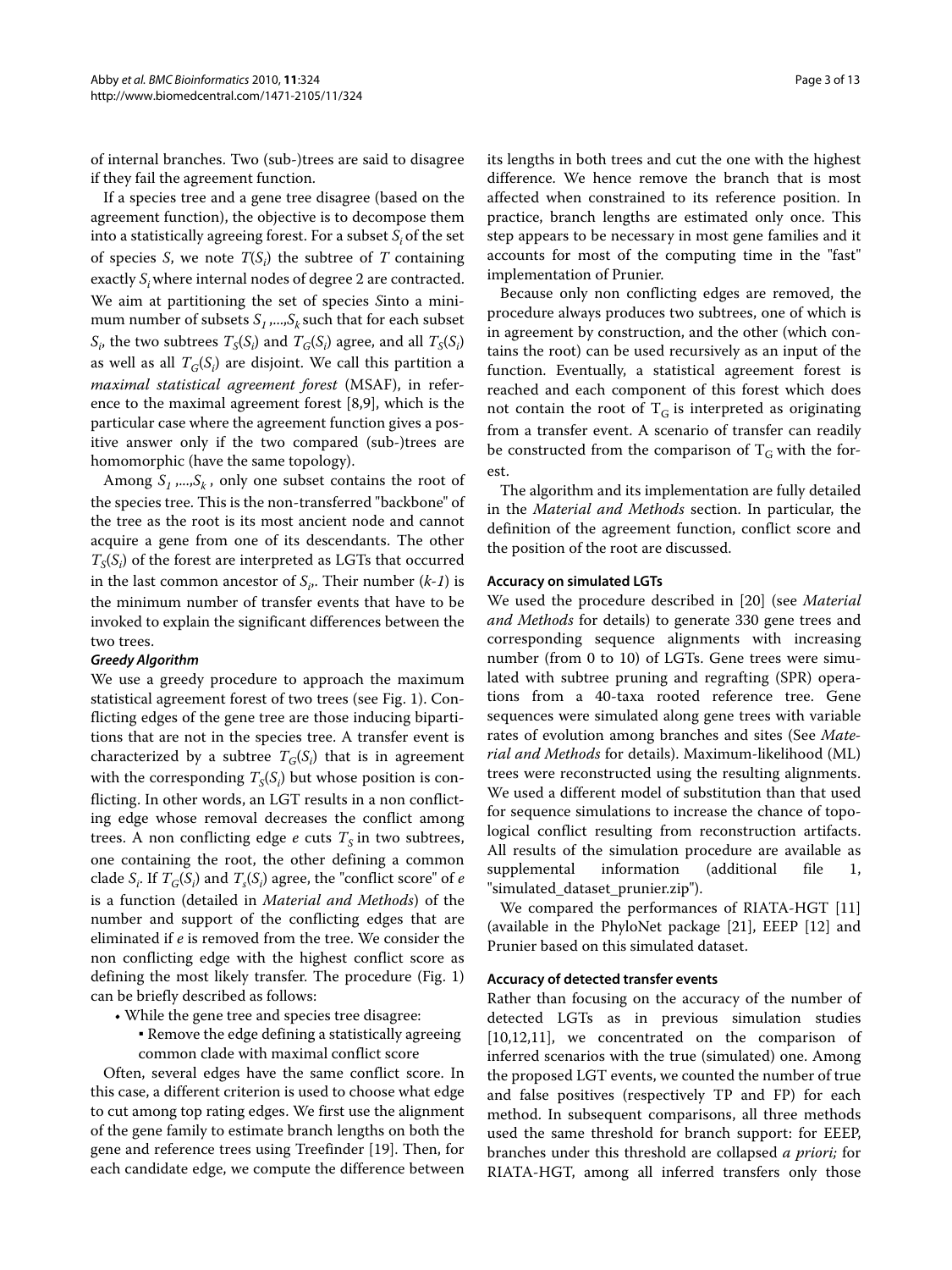

**Figure 1 Prunier algorithm: example of a Prunier run**. Example of reconciliation of an unrooted gene tree  $T_c$  with a rooted species tree  $T_c$  by searching for the maximum statistical agreement forest (MSAF). In the gene tree, blue branches are those common to the two trees whereas red branches indicate conflicting edges, i.e., those found in  $T_G$  but not in  $T_S$ . Support values are shown for conflicting edges. In this example, two rounds are needed to reconcile the two trees. The agreement function "Agree" corresponds here to the "fast" version of Prunier: a gene (sub-)tree is considered in statistical agreement with the species (sub-)tree if no conflicting edge above 80 exists. At each round, clades corresponding to common edges (blue branches) are ranked by decreasing scores. This score reflects the conflict (combination of the support values) removed when the edge is cut (symbolized by "Rm{clade}"). The highest scoring subtree candidate to transfer is removed if it is in agreement with the species tree. The output of Prunier is a statistical agreement forest (SAF), composed of a reconciled backbone subtree (non-transferred sequences: {ABFGHIK}) and as many reconciled subtrees (transferred sequences) as lateral gene transfers (LGT). In this example, two LGT events are inferred: {J} and {CDE} have been transferred.

crossing a branch above this threshold were retained; and for Prunier, two trees were in agreement if they had no conflicting edges above this threshold. Fig. 2 shows the number of TP (fig. 2A) and FP (fig. 2B) as a function of the true number of LGT events, with a threshold of 0.90

(see additional files 2 and 3 for results with a 0.60 threshold: "TP\_HGT\_multi-scenar\_BP60.pdf" "FP\_HGT\_multi-scenar\_BP60.pdf" ). For clarity, the results of another agreement function based on the ELW test [15] (Prunier-slow) which gave results very close to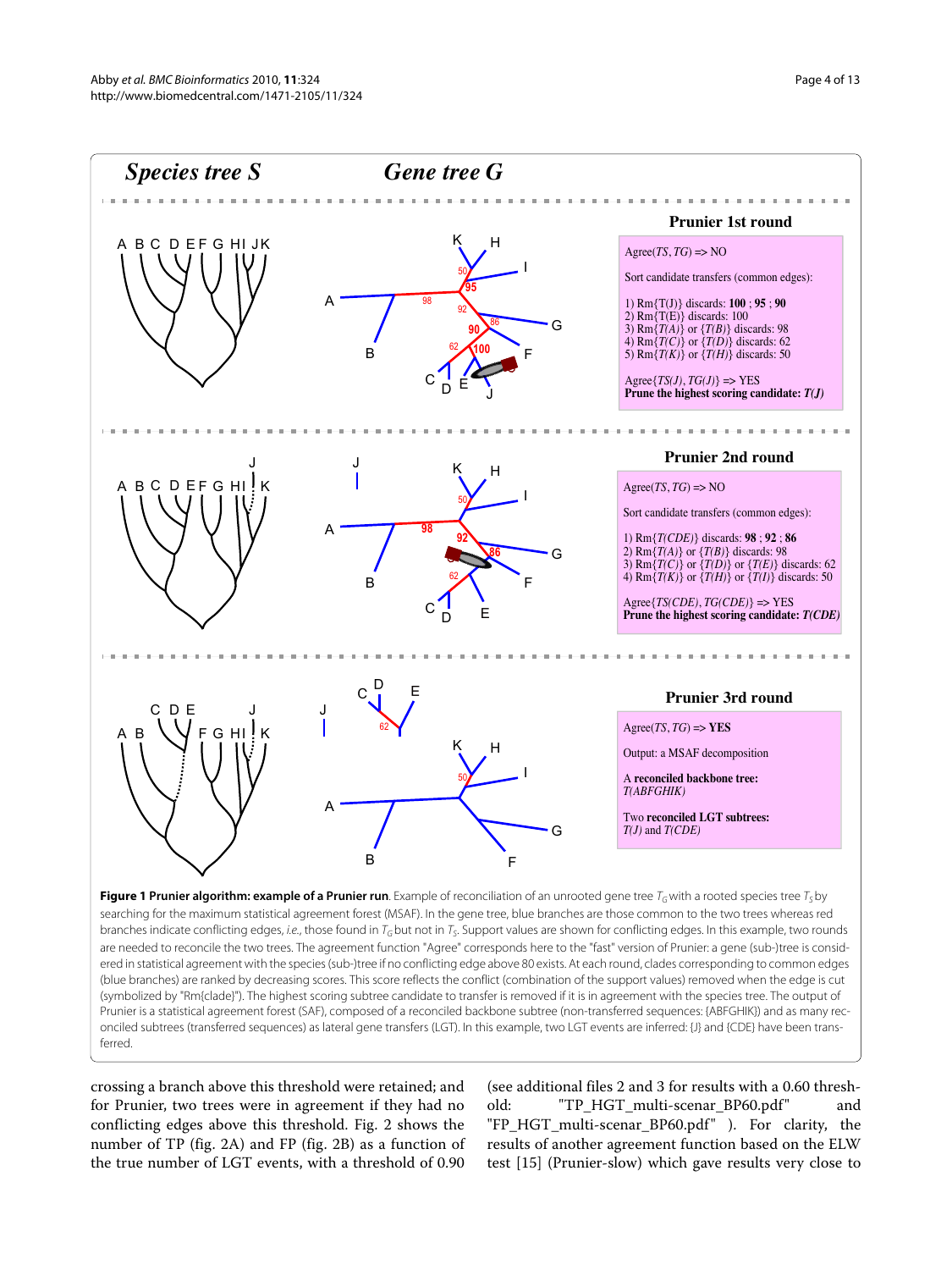

**Figure 2 Accuracy of transfer events detection**. A: numbers of true positive LGTs (TP). B: numbers of false positive LGTs (FP). LGT events detected in maximum-likelihood gene trees are displayed as a function of the real number of transfers per tree. Results were computed with a support threshold for topological conflict significance of 0.90. As EEEP and RIATA-HGT may propose multiple scenarios, grey areas represent the variability between the worst and the best scenarios. Areas are delimited by blue borders for RIATA-HGT and green borders for EEEP. Prunier (fast version) results are drawn in magenta. The black curves symbolize the reference boundary: those curves were obtained using RIATA-HGT (best scenario selected) on true gene trees (before sequence simulation). The green numbers below the true positives area of EEEP represent the number of unresolved cases (either quoted as "Unsolved" by the program, or resulting from a program crash). The blue numbers above RIATA-HGT TP area indicate the two cases for which the program crashed. A program crash is counted as 0 TP and 0 FP. The grey line shows a relationship 1:1 between the two axes. The estimated number of transfers by each method is the sum of the curves shown in A and B. -

Prunier-fast are not presented. While Prunier gives a single scenario, both RIATA-HGT and EEEP generally propose several solutions that are equivalent in terms of number of events. We chose to show the performance of these programs by recording both the worst (with minimum TP and maximum FP) and best (i.e. with maximum TP and minimum FP) scenarios.

To obtain an idea of the best possible estimate of the number of detectable LGTs in our simulations, we ran RIATA-HGT on the true gene trees (those used for sequence simulations), and kept as a reference the best scenario proposed (see Material and Methods for why not all transfers are detectable). For this reference, the estimated number of transfers is quite accurate but the number of FP increases with the number of transfers, remaining under 2 (fig. 2B). The three methods have different behaviors with increasing number of transfers. RIATA-HGT performs relatively well at identifying true transfer events (fig. 2A), but consistently infers false positives, even when no transfers have been simulated (fig. 2B). Surprisingly, this number of FP does not increase significantly with the number of transfers. EEEP is very good at detecting zero or one transfer, but then increasingly fails at producing any transfer scenario, with more than 50% of failure for the 10-transfer category. Prunier is comparable to RIATA-HGT for the detection of TP (fig. 2A), but has lower rates of FP (fig. 2B). The rate of FP increases with the number of simulated transfers to reach the same level as RIATA-HGT with 10 transfers.

#### **Accuracy of transfer scenarios**

Many studies trying to resolve controversial phylogenetic relationships among species have used LGT detection as a first step to retrieve sets of orthologous genes (e.g., [22- 26]. In such case, it is essential that all LGT events are correctly detected in a gene family. We thus measured the proportion of gene trees in which all events of LGT were



**Figure 3 Inference of correct complete LGT scenarios**. Proportion of correctly inferred LGT scenarios, i.e. scenarios with 100% TP and 0% FP as a function of the true number of LGT. Results were obtained with a support threshold for topological conflict significance of 0.90. As EEEP and RIATA-HGT may propose multiple scenarios, grey areas represent the variability between the worst and the best scenarios. Areas are delimited by blue borders for RIATA-HGT and green borders for EE-EP. Prunier (fast version) results are plotted in magenta. The black curve symbolizes the reference boundary was obtained using RIATA-HGT (best scenario selected) on true gene trees.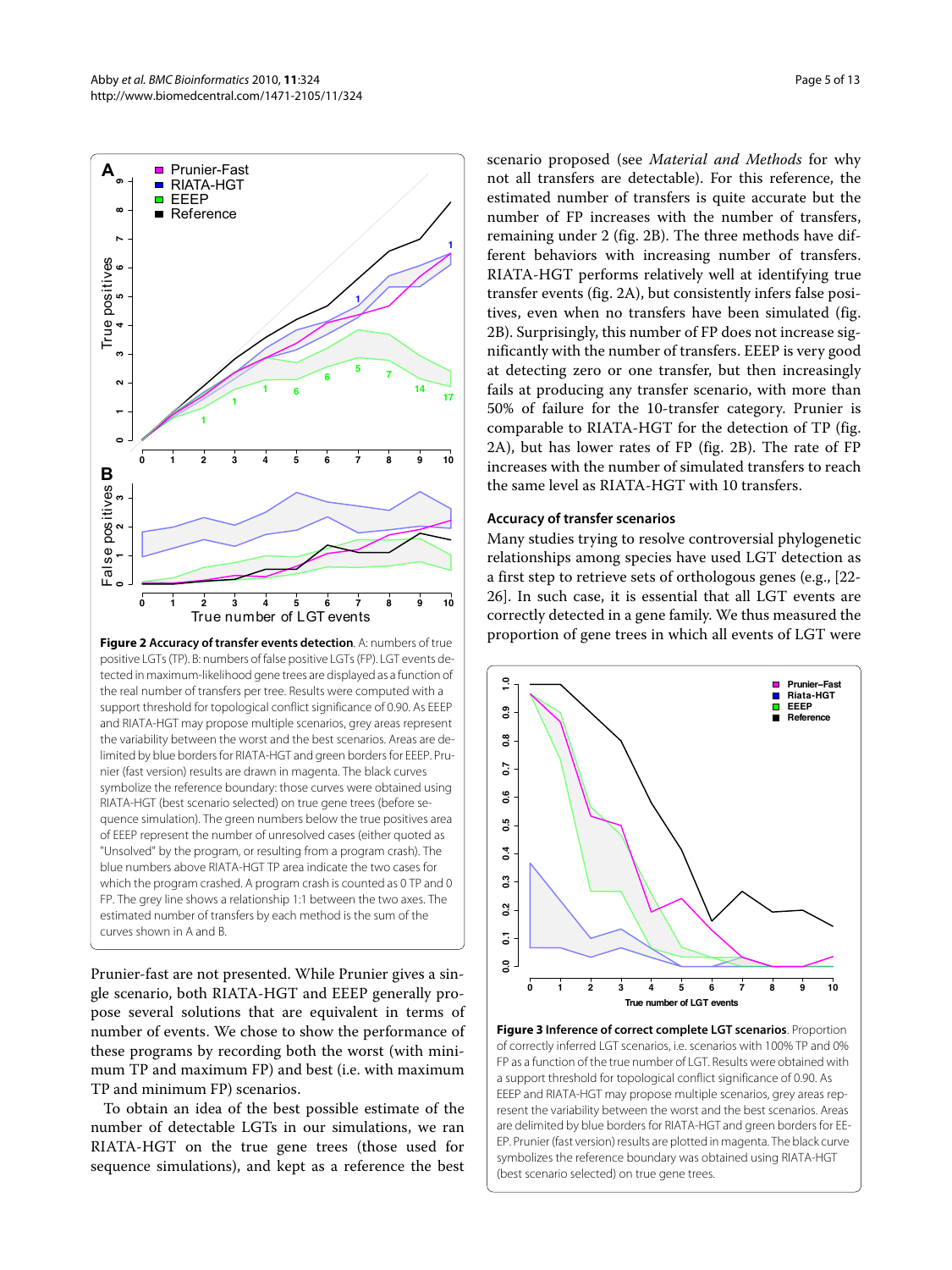correctly identified (100% TP and 0% FP) (Fig. 3, see additional file 4 "Pc\_true\_LGT\_events\_BP60.pdf" for results with a 0.60 threshold). For Prunier and EEEP, the percentage of exact scenarios is high for low numbers of transfers, but drops relatively quickly to zero. For gene families with three transfers, these methods predict the correct scenario in about 50% of the cases. For RIATA-HGT, the proportion of correctly predicted scenarios is low even with few transfers, owing to its high rate of false positives.

# **Transferred sequences**

The positive predictive value (PPV) is the proportion of transferred sequences among those predicted to be transferred. The negative predictive value (NPV) is the proportion of non-transferred sequences among those predicted to be non-transferred. In this evaluation, we do not present the results for EEEP as its rate of failure with high rates of transfers precludes fair comparisons among approaches. We measured the predictive power of RIATA-HGT, selecting the best among all inferred scenarios, and Prunier for a set of simple agreement functions, defined by thresholds ranging from 0.50 to 0.95 (Fig. 4). We also tested for Prunier another agreement function which uses comparisons of the likelihood of entire tree topologies by the ELW test [15] (Prunierslow). All values were computed on the 330 simulated gene trees.

The NPV is very similar among both methods (between 75% and 80%), and variations of the agreement function have only little effect on this value, although for all parameters, RIATA-HGT is slightly better than Prunier. In contrast, the PPV varies greatly with the threshold, especially for Prunier, but with consistently higher PPV than RIATA-HGT. These results can be summarized by computing the accuracy of the two methods, which is the proportion of correctly classified sequences (transferred or not). The accuracy ranges between 73% and 77% (mean of 74%) for RIATA-HGT, and lies between 77% and 79% (mean of 78%) for Prunier.

# **Impact of the root of the species tree on reconstructed scenarios**

Prunier proposes by default a scenario for every possible root of the species tree (see Materials and Methods). Different rootings of the species tree are expected to give different LGT scenarios, because the choice of a root constrains the clades that can be transferred. Especially, the number of transfer events is expected to be different. We examined the possibility that LGTs could inform on the true position of the root. For each of the 77 possible roots of our 40 leaves species tree, we counted the number of inferred LGTs in the 330 simulated gene families. For instance, the total number of LGTs ranged between 1370 and 1549 with a threshold of 0.90. The true root was

among the two locations with the minimal number of LGT, the other one being on a neighboring edge. However, a Wilcoxon paired test showed that only 50 among the 77 possible roots were significantly different from the best root. This establishes LGT as a potential tool for rooting species trees but suggests that many gene families and relatively high rates of transfer are necessary to discern the true root.

# **Application to a biological dataset**

We used the dataset of Brown and colleagues [22] which contains 23 universal proteins distributed in 45 species from the three domains of life. This study pioneered a number of more recent analyses in which LGTs are searched in order to obtain a set of orthologous genes that can be concatenated to resolve a specific question [24-26]. In their article, Brown et al. focused on the elimination of gene transfers among domains, by manually removing those gene families that supported a nonmonophyletic bacterial domain. Nine gene families were removed on this criterion, which reduced the dataset to 14 genes. Two different species trees were reconstructed: a first one based on the whole dataset (23 genes), which was deemed artifactual due to LGT and a second one based on the cleansed dataset (14 genes). The two trees mainly disagreed on the position of the early diverging bacterial phyla, respectively spirochaetes and hyperthermophiles.

Although detecting transferred genes with a certain reference tree and using the remaining sequences to infer a tree would be a circular reasoning, it is possible to use our algorithm to test the hypothesis that a dataset is devoid of LGT. We ran Prunier (slow and fast version with a threshold of 0.80 and 0.90) using both trees as a reference, and looked at the number of transfers inferred in the 23 genes. The simulation results showed very similar results for the slow and fast version of Prunier (for example, the number of detected transfers by the slow and fast methods and the threshold of 0.80 were correlated with  $R =$ 0.97). With real data, we also observed a high correlation among different agreement methods (the best being between slow and fast  $0.80: R = 0.63$ ) but with marked differences for some gene families. For instance the initiation factor 2 (IF-2) gene tree is found to be completely congruent with the 23-gene reference tree using the slow test, while the fast version infers 9 transfers. Reciprocally, some other genes showed higher transfer rates with the slow test, for instance ribosomal protein S11 where 13 (23-gene tree) or 11 (14-gene tree) LGTs were detected with the slow version versus one with the fast version, for both reference trees. The mean number of transfers invoked in the two sets of genes identified by Brown et al. is significantly different, for the fast version, regardless of the reference tree (Wilcoxon test between numbers of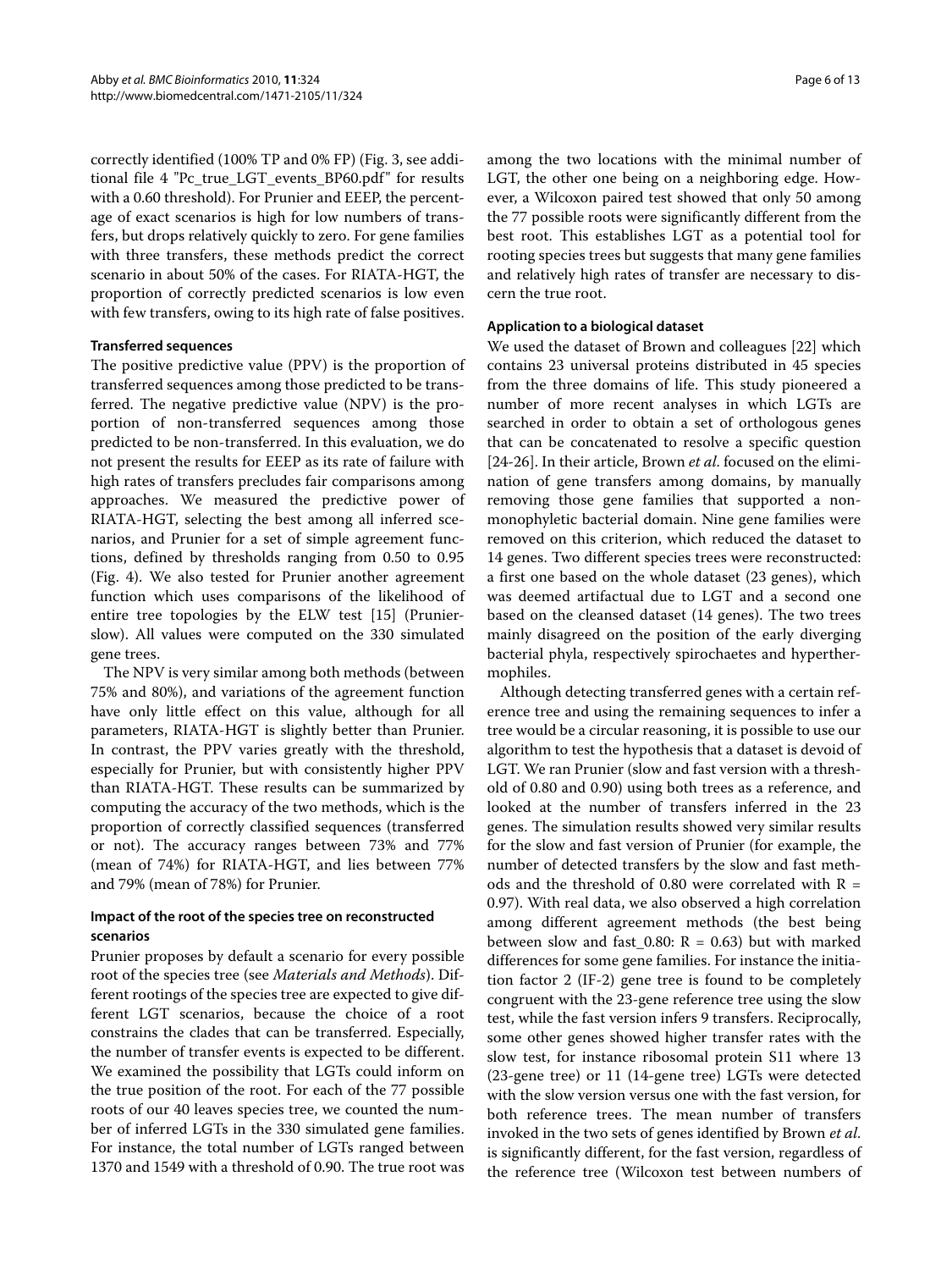

The figure represents the positive predictive value as a function of the negative predictive value (see Material and Methods) of the two methods. Black lines represent the limits given by RIATA-HGT on true trees. These statistics show how often predictions are correct when sequences are classified as transferred (PPV) or not transferred (NPV). A perfect method would have PPV = 1 and NPV = 1.

transfer events for each tree shown in Table 1: p-value = 0.04 for both fast\_0.80 and fast\_0.90 with the 23-gene tree, p-value = 0.004 and 0.03 with the 14-gene tree for fast\_0.80 and fast\_0.90, respectively). This suggests that the manual criterion originally used by Brown et al. [22] for gene exclusion correctly identified genes with high transfer rates. Nevertheless, many among the 14 genes retained in the second dataset show a significant amount of transfers with our method. This raises the question of whether the combination of such a limited amount of

genes with such a strong degree of conflict can really yield a reliable species tree.

## **Discussion**

Detecting LGTs using phylogenetic approaches is a challenge for several reasons. First, the reconstruction of optimal scenarios explaining the discrepancies between two trees is a complex algorithmic problem. Second, in practice, not all of these discrepancies require a biological explanation, because reconstructed gene trees are imper-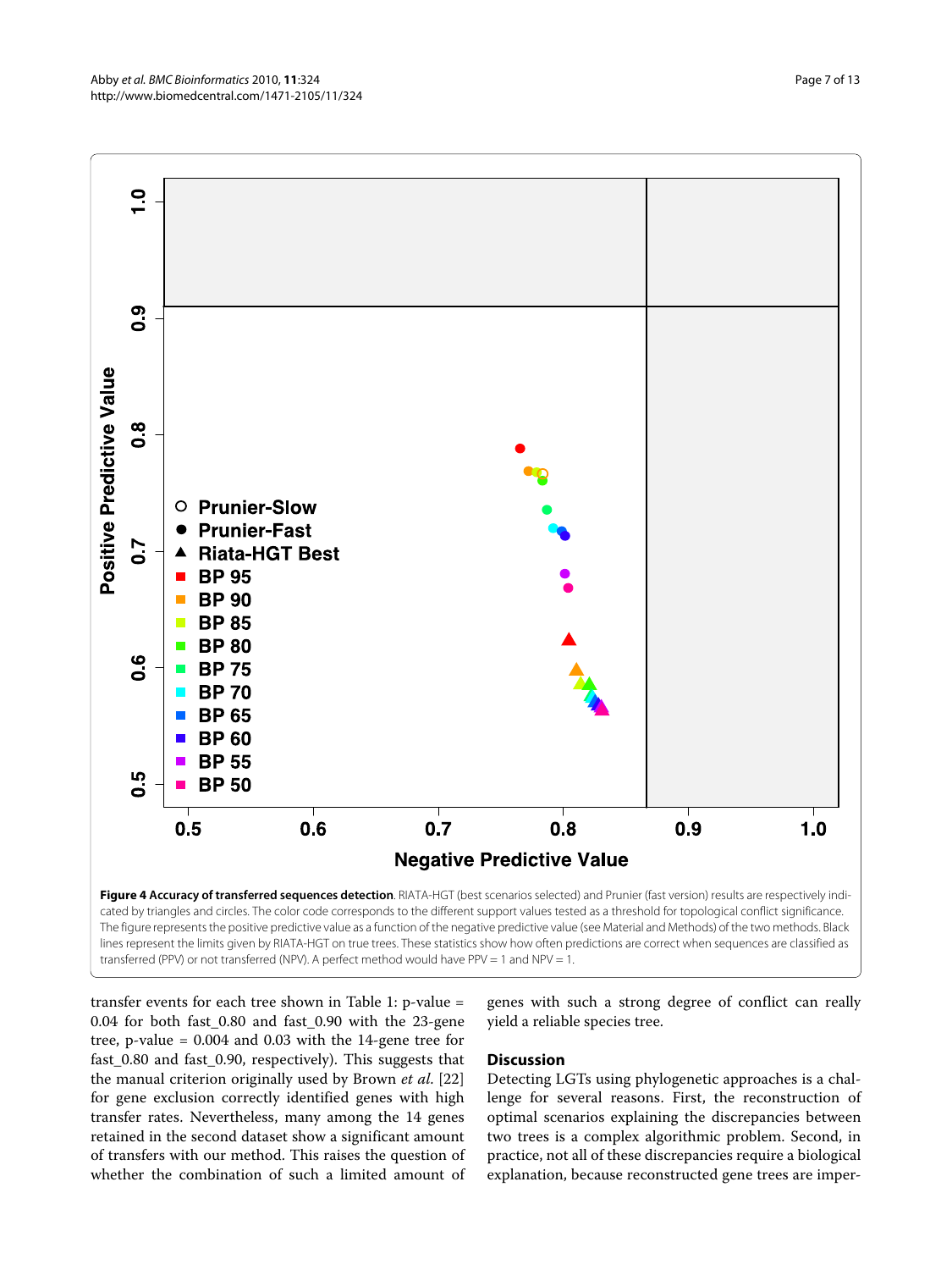# **Table 1: Analysis of 23 universal gene families with Prunier with two reference trees**

| Protein                                          | <b>Alignment</b><br>length | <b>LGT inferred by Prunier (slow and fast version)</b> |                |                  |                              |                |                |
|--------------------------------------------------|----------------------------|--------------------------------------------------------|----------------|------------------|------------------------------|----------------|----------------|
| (* indicates LGT diagnosis by Brown et al.)      |                            | 23 genes tree reference tree                           |                |                  | 14 genes tree reference tree |                |                |
|                                                  |                            | Slow                                                   | Fast-80        | Fast-90          | Slow                         | Fast-80        | Fast-90        |
| aspartyl-tRNA synthetase                         | 249                        | 4                                                      | 8              | 8                | 6                            | $\overline{7}$ | 7              |
| glutamyl-tRNA synthetase                         | 188                        | 12                                                     | 12             | 12               | 13                           | 11             | 11             |
| leucyl-tRNA synthetase                           | 358                        | 9                                                      | 11             | 11               | 11                           | 13             | 13             |
| initiation factor 2                              | 337                        | 8                                                      | 9              | $\pmb{0}$        | 3                            | $\overline{3}$ | $\mathbf{1}$   |
| elongation factor G                              | 536                        | 10                                                     | 11             | 5                | 11                           | 9              | 4              |
| elongation factor Tu                             | 340                        | $\mathbf 0$                                            | 9              | 9                | $\overline{7}$               | $\overline{9}$ | 9              |
| ribosomal protein L2                             | 192                        | $\overline{2}$                                         | 13             | $\mathbf{1}$     | 6                            | 8              | $\mathbf 0$    |
| ribosomal protein S5                             | 131                        | $\overline{7}$                                         | $\overline{2}$ | $\overline{2}$   | 4                            | $\overline{2}$ | $\overline{2}$ |
| ribosomal protein S8                             | 118                        | $\overline{7}$                                         | 5              | $\pmb{0}$        | $\overline{7}$               | 5              | $\mathbf 0$    |
| ribosomal protein S11                            | 110                        | 13                                                     | $\mathbf{1}$   | $\mathbf{1}$     | 11                           | $\mathbf{1}$   | $\mathbf{1}$   |
| DNA-directed RNA polymerase β chain              | 537                        | $\mathbf 0$                                            | 8              | $\overline{2}$   | 8                            | $\overline{7}$ | $\overline{2}$ |
| DNA topoisomerase I                              | 236                        | 10                                                     | 13             | $\overline{4}$   | 8                            | 12             | $\mathbf{3}$   |
| DNA polymerase III subunit                       | 194                        | $\overline{3}$                                         | $\overline{2}$ | $\mathbf{1}$     | $\overline{2}$               | $\overline{2}$ | $\mathbf 0$    |
| signal recognition particle protein              | 298                        | 3                                                      | 8              | $\mathbf{1}$     | 4                            | 5              | $\mathbf{1}$   |
| alanyl-tRNA synthetase (*)                       | 502                        | 5                                                      | 7              | 3                | 4                            | 11             | 3              |
| histidyl-tRNA synthetase (*)                     | 166                        | 7                                                      | 18             | 9                | 14                           | 15             | 11             |
| isoleucyl-tRNA synthetase (*)                    | 552                        | $\bf 8$                                                | 9              | $\overline{7}$   | $10\,$                       | 9              | $\,8\,$        |
| methionyl-tRNA synthetase (*)                    | 306                        | 11                                                     | 9              | $\boldsymbol{7}$ | $\pmb{0}$                    | $12\,$         | $10\,$         |
| phenylalanyl-tRNA synthetase $\beta$ subunit (*) | 177                        | $\overline{7}$                                         | 11             | $\mathsf{3}$     | 6                            | 11             | $\mathbf{3}$   |
| threonyl-tRNA synthetase (*)                     | 305                        | 13                                                     | 16             | 16               | 11                           | 16             | 16             |
| valyl-tRNA synthetase (*)                        | 538                        | 9                                                      | 12             | $12\,$           | $\overline{7}$               | 9              | $\bf 8$        |
| aminopeptidase P (*)                             | 95                         | 19                                                     | 21             | 21               | 24                           | 21             | 21             |
| rRNA dimethylase (*)                             | 126                        | 11                                                     | 13             | $\mathbf 2$      | $\bf 8$                      | 11             | $\overline{2}$ |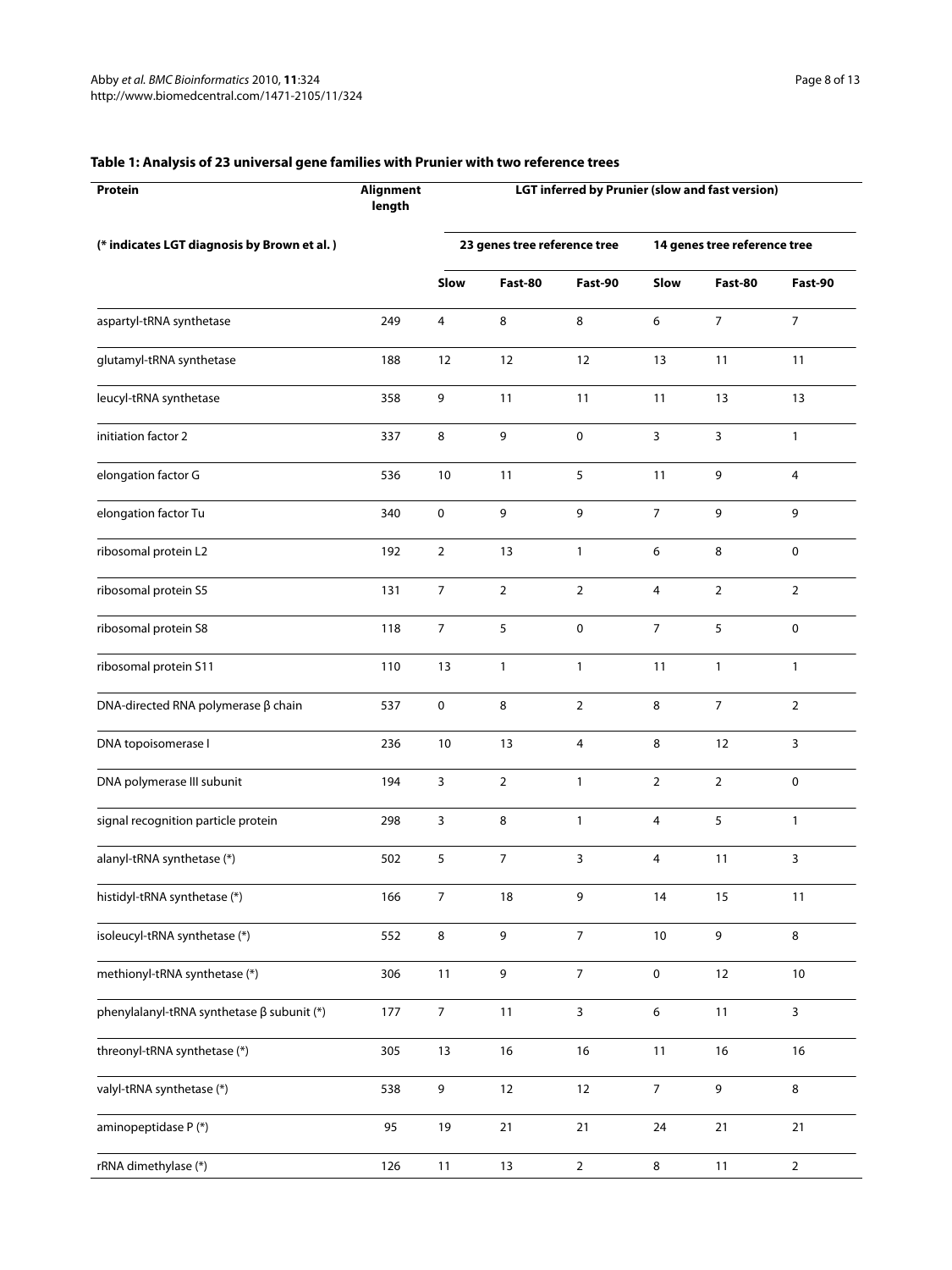fect representations of a true gene history. We aimed at testing approaches that propose reconciliation scenarios in the typical situation faced by biologists, i.e., the comparison of an unrooted gene tree reconstructed from sequences with a rooted reference. Two published methods, EEEP and RIATA-HGT corresponded to these criteria. We propose here a new algorithm that applies to this situation, along with an evaluation of its performance in comparison to EEEP and RIATA-HGT on a simulated dataset.

# **Simulating LGT**

It is difficult to simulate datasets that compare to real ones, in particular in terms of the phylogenetic artifacts they produce. We used a procedure [20] that creates SPR movements on a rooted reference tree and then simulates different evolutionary rates among branches of the tree and sequence sites, attempting to produce as realistic as possible gene alignments. We then reconstructed ML trees with a model of sequence evolution different from the one used for sequence simulation.

The results of our simulations show that working on reconstructed gene trees poses a substantial problem to LGT detection methods. This is evident from the comparison of the result of RIATA-HGT when used on simulated vs. reconstructed gene trees (Reference vs. RIATA-HGT results in Fig. 2 to 4). The best scenario among those provided by RIATA-HGT on the simulated gene trees (without sequence simulation) was used as a measure of the best scenario inferable. According to this reference, most transfers (>80%) are detectable and the expected amount of false positives is relatively low (Fig. 2B).

All methods were able to correctly identify simulated LGT events to a certain extent. EEEP appeared quite accurate when proposing a solution, but its frequency of failure (that is, the program stops without LGT scenario output) makes it difficult to use with high levels of transfers. In contrast, the two other programs almost always gave a result and generally produced reasonably good solutions, even with complex transfer scenarios. However, RIATA-HGT is characterized by high rates of false positives which explain a consistently low proportion of exact RIATA-HGT scenarios even with few LGT events (Fig. 3).

# **A new approach for transfer detection driven by statistical criterion**

Our new approach, Prunier, sequentially cuts branches that are found to generate significant conflict among trees. We reasoned that a fast way to reach agreement between trees is to first cut those branches that are responsible for the highest part of the conflict. Accordingly, Prunier relies on a ranking of branches that are common to the two trees based on the amount of conflict that is removed when the branch is cut. In the current implementation, this amount of conflict is a function that depends on the statistical support of internal branches in the gene tree (see Material and Methods) and the branch with the highest rank is cut first. The algorithm is thus directed by statistical information provided by branch support in the gene tree and estimating the statistical support of branches is a prerequisite of the application of Prunier. This contrasts with EEEP and RIATA-HGT, where branch support is only used to discard some irrelevant groupings. These approaches rely on combinatorial algorithms that search to enumerate all topological solutions. In contrast, Prunier uses statistical information in the gene tree to guide its search and avoid non significant transfer events to be invoked. As a result, RIATA-HGT and EEEP usually propose a set of scenarios that are equivalent in terms of number of transfers, when Prunier always proposes a unique scenario. Although providing a single solution is not necessarily an advantage, the scenarios found by Prunier are always better than the best among those proposed by RIATA-HGT, as Prunier consistently infers fewer false positives for equivalent number of true positives. In comparison with EEEP, the algorithmic shortcut used by Prunier does not seem to alter the performance in terms of quality of the results but appears as a gain in efficiency as Prunier always terminates. We can presume that the type of statistics used by Prunier for branch support is critical for its performance. The LR-ELW values computed by the Treefinder program [19] seem to give good results, at least with simulated datasets, but others like bootstrap could also be tested.

#### **Program parameters: threshold and agreement function**

Concerning the choice of a support threshold in the fast version, it is important to tune this parameter according to user needs. Higher support value thresholds should be favored when seeking transfer events with high confidence. In contrast, lower thresholds should be preferred when trying to identify orthologous sequence sets. However, the negative predictive value (NPV) does not vary a lot when decreasing the threshold, whereas the positive predictive value (PPV) drops quickly (Fig. 4). This suggests that higher threshold values are a relatively good choice in all situations. When comparing Prunier in its fast and slow versions on simulated data, it appeared that using the maximum-likelihood test ELW as an agreement function instead of a function based on branch support values did not improve the quality of transfer detection (Fig. 4), and that the resulting LGT scenarios are strongly correlated. In this case, it does not seem beneficial to use such a computationally intensive method in Prunier. However, in contrast with simulated results, the fast and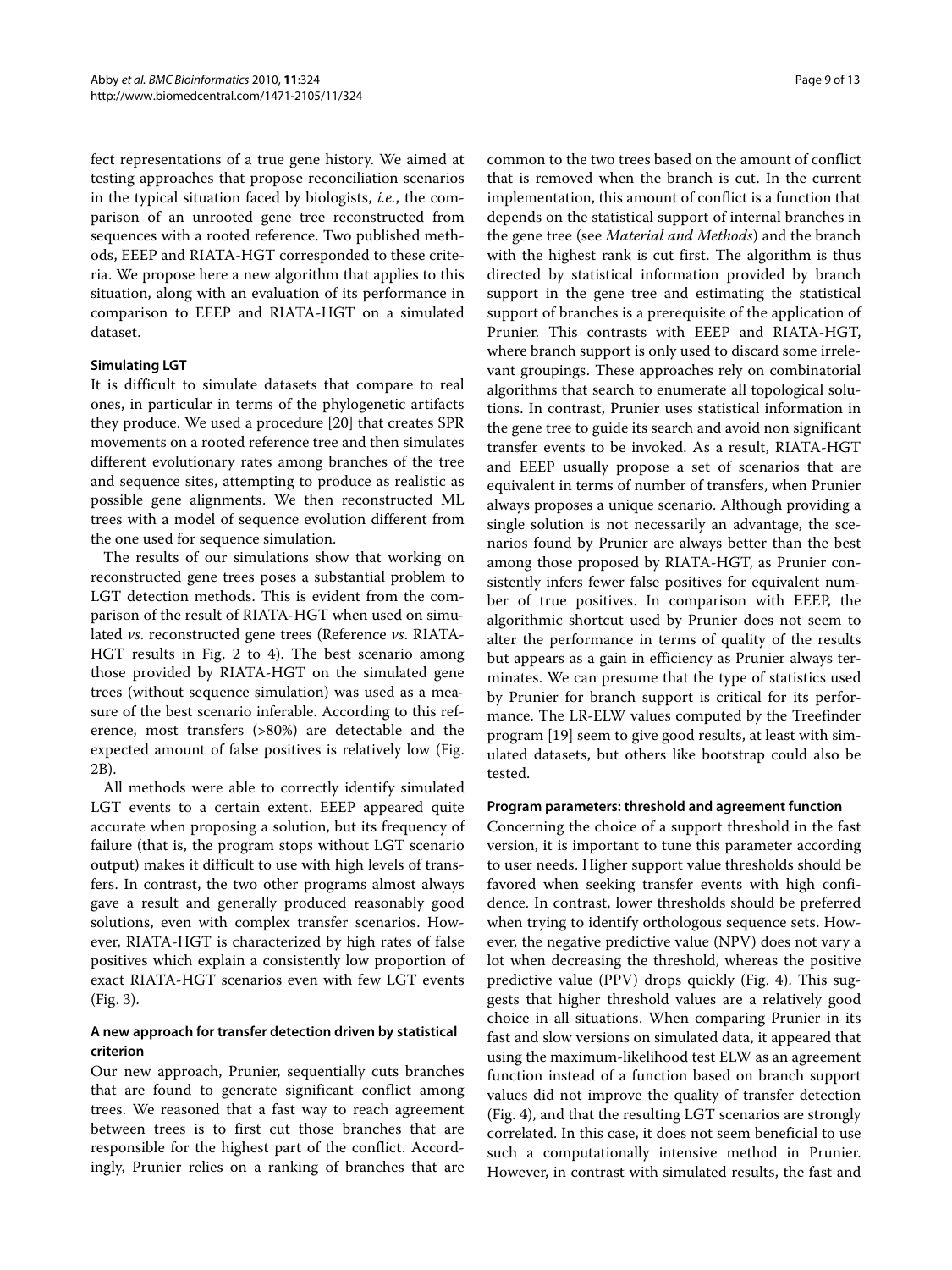slow implementations of Prunier gave correlated but sometimes contrasting estimates of LGT numbers on a real dataset (Table 1). It is difficult to argue for the use of "slow" vs. "fast" agreement functions on such data. However, all methods detected a large number of transfers in most gene families, including those conserved for concatenation. This means that there remains a strong phylogenetic conflict among concatenated genes. Interestingly, tRNA synthetases, which have been reported as prone to transfer, yield particularly high numbers of LGTs.

## **Rooting the species tree**

One particular feature of Prunier is its ability to search efficiently for scenarios of LGT using an unrooted reference tree, thereby proposing different solutions for different possible roots. Interestingly, different roots in the species tree yield different LGT scenarios, and an overall score could be computed on all 330 gene trees. We showed that the best rooted tree (minimum number of LGTs) is the true root of the reference tree. This suggests that non-optimal roots tend to produce more LGTs than the true one. This echoes with previous reports that LGT events, when seen as a shared character, could sometimes provide phylogenetic information [27]. We demonstrate here that Prunier provides information for rooting the reference tree, since the true root position was the best (with high support threshold value) or among the best (for lower threshold values, data not shown) in terms of LGT number. Although the number of gene trees necessary to unambiguously root a reference tree is probably high, the LGT criterion could be used to exclude potential roots.

# **Conclusions**

We propose a new method, Prunier, based on the statistical reconciliation of a gene tree and a reference tree by searching for the maximum statistical agreement forest. We compared Prunier and two other programs, EEEP [12] and RIATA-HGT [11] on a simulated dataset attempting to reflect realistic conditions of gene families analyses. Prunier performance and robustness demonstrates its appeal over other tested methods. It proposes a unique scenario of LGTs that compares to the best selected scenarios of the two other methods, produces fewer false positives, in particular compared to RIATA-HGT, and is able to infer true transfer events even for the most complex gene histories, what EEEP fails to do. Being fast and accurate, Prunier can be used to study phylogenomic datasets.

# **Methods**

#### **Implementation and availability of Prunier**

Prunier is implemented in C++ language, using the Bio++ library [28]. Maximum-likelihood (ML) estimation of branch lengths and trees, and ELW tests are performed by Treefinder [19]. It is available at: [http://pbil.univ](http://pbil.univ-lyon1.fr/software/prunier)[lyon1.fr/software/prunier](http://pbil.univ-lyon1.fr/software/prunier)

#### **Dealing with possible rootings**

We have presented the MSAF problem with a rooted species tree and an unrooted gene tree as input. However, the exact position of the root of the species tree is often not known. A solution would be to try every root, and give as many scenarios as there are branches in  $T<sub>S</sub>$ . But many root positions are equivalent in the sense that an LGT scenario for a given root is also valid for all roots that are not included in a transferred subtree. We developed a way to explore more efficiently a set of root positions. Prunier can take two unrooted trees as input, and output several statistical agreement forest (SAF) decompositions, one for each set of equivalent roots.

Let R be a subset of edges of  $T<sub>S</sub>$ , denoting the possible root locations. R,  $T_S$  and  $T_G$  are sets of edges, so set operations  $\cap$  or  $\setminus$  are used. At first,  $R$  might be either the set of all edges in  $T<sub>S</sub>$ , if no information is available on the root position in the species tree, or any subset of branches given by the user. A non conflicting edge e of  $T_S$  cuts  $T_S$ into two disjoint subtrees  $T_{\mathcal{S}}(S_i)$  and  $T_{\mathcal{S}}(S_j)$ .  $S_j$  is a possible common clade if Ris not fully included in  $T_{S}(S_{i})$ . For each possible common clade  $S_i$  a conflict score is computed if  $T_G(S_i)$  statistically agrees with  $T_S(S_i)$  and the top scoring  $S_i$  is selected. If for the top scoring  $S_i$ ,  $(T_S(S_i \cap R) = \emptyset$ ,  $S_i$  is considered as a group of transferred species and is removed from  $T_S$  and  $T_G$ . If  $(T_S(S_i) \cap R) = \emptyset$ , the two possible positions of the root,  $R \cap T_{\mathcal{S}}(S_i)$  and  $R \cap T_{\mathcal{S}}(S_j)$ , are examined: either the root is not in  $S_i$  and  $S_j$  is considered as a group of transferred species or the root is in  $S_i$  and the next top scoring common clade is searched with  $R = R$  $\cap$   $T_S(S_i)$ . It results in a bifurcating procedure where the number of explored scenarios is lower than the number of possible roots of  $T<sub>S</sub>$ . The procedure to approach the MSAF can be described as follows:

Input: two unrooted trees  $T_S$  and  $T_G$ , and a subset R of edges of  $T_S$  where the root may lie:  $\{T_S, T_G, R\}$ .

Output: a decomposition in a SAF for each root position contained in R.

• If  $T_S$  and  $T_G$  disagree:

**•** Find the common clade  $S_i$ , such that  $T_S(S_i)$  and  $T_G(S_i)$  agree, with maximum conflict score

• If  $(T_S(S_i) \cap R) \neq \emptyset$  then

Recursively run the program with input  ${T_S, T_G}$ ,  $T_S(S_i) \cap R$ 

// 1<sup>st</sup> hypothesis on rooting:  $T_s(S_i)$  contains the root, we choose another set of species  $S_i$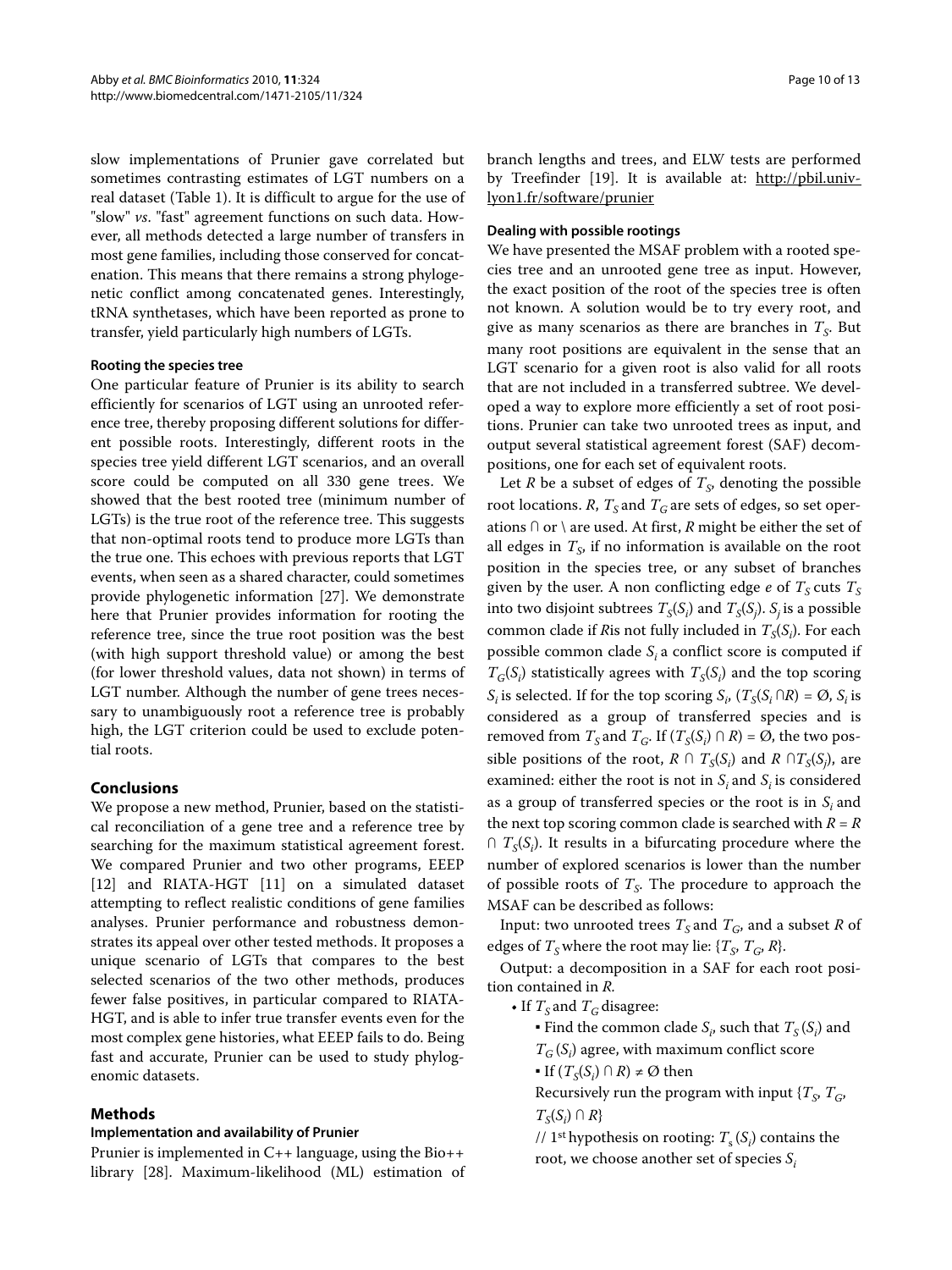▪ Recursively run the program with input  $\{T_{\mathcal{S}}\backslash T_{\mathcal{S}}(S_i), T_{\mathcal{G}}\backslash T_{\mathcal{G}}(S_i), R\backslash T_{\mathcal{S}}(S_i)\}$ , and add  $S_i$  to the SAF

// 2<sup>nd</sup> hypothesis on rooting:  $T_S(S_i)$  does not contain the root, we prune it

• For each possible root of the initial set  $R$ , output the SAF.

# **Definition of the Agreement function**

A MSAF of a species tree and a gene tree has two types of components: a backbone tree where the root of the species tree lies, which is interpreted as the set of non transferred sequences, and as many subtrees as inferred transfers. The backbone tree in  $T_G$  contains the root but without information on its exact position. In contrast, all transferred subtrees are rooted by the backbone in both  $T_S$  and  $T_G$ . An appropriate agreement function must hence handle both rooted (transferred) and unrooted (backbone) trees.

The method can potentially handle any agreement function. We implemented two variants, respectively called "slow" and "fast" versions.

- A "slow" implementation that depends on the ELW test with a default p-value of 0.05 [15]. Because ELW is an unrooted test, our agreement function first checks for the presence of a well supported bipartition in conflict with the position of the root. The threshold for this additional criterion is set by default at 0.90.

- A "fast" implementation where two (rooted or unrooted) trees are said to be in agreement if the two trees do not contain any supported conflicting edge according to a user defined threshold. This test handles both rooted and unrooted trees.

# **Scoring candidate transfers**

For each edge  $e$  of the tree, we have a support value  $SV(e)$ . In our implementation, we use the LR-ELW (local rearrangement ELW) support values given by Treefinder [19], but any other statistics can be used.

For each clade  $S_i$ , let  $e_1$ ,..., $e_n$  be the conflicting edges of  $T_G$  and  $T_S$  that are no longer conflicting in  $T_G\setminus S_i$  and  $T_S \setminus S_i$ . The score of S  $_i$  is defined by:

$$
Score(S_i) = \sum_{j=0}^{n} (SV(e_j))^5
$$
 (1)

This value is meant to assess the amount of conflict the group  $S_i$  is responsible for. The power law, empirically set to the value of 5, is a way of favoring groups removing highly supported conflicting bipartitions.

# **Simulations of LGT**

We used the program described by Galtier [20] to simulate LGT and sequence alignments. This program starts from a rooted species tree and modifies it to introduce evolutionary rate variations between species. Then gene trees are generated from the reference trees. Transfers are created by subtree pruning and regrafting (SPR operations) of random clades, where donors and acceptors are drawn according to a Poisson law. Time constraints are given by branch lengths, allowing transfers to occur only between contemporary lineages. Variations of evolutionary rate among genes (diameter of the tree), and between lineages are finally introduced. Then artificial sequences are simulated along each gene tree, under a given model of substitution. Evolution of sequences also includes random substitution rate variations between sites.

We simulated a dataset based on a 40-taxon species tree, with a uniform gene length distribution between 100 and 400 amino-acids, under a JTT model of substitution [29]. Number of transfers increased from 0 to 10. We simulated 30 alignments and trees per number of gene transfers, resulting in a final dataset of 330 simulations.

In order to increase the level of difficulty of our simulated dataset, and thus come closer to real biological datasets, maximum-likelihood (ML) gene trees were reconstructed with Treefinder [19] (WAG [30] + G8 + I + F) from the simulated gene alignments. The simulated dataset can be downloaded at [http://pbil.univ-lyon1.fr/](http://pbil.univ-lyon1.fr/software/prunier/simulated_dataset_prunier/) [software/prunier/simulated\\_dataset\\_prunier/](http://pbil.univ-lyon1.fr/software/prunier/simulated_dataset_prunier/) or found in the additional file 1: "simulated\_dataset\_prunier.zip".

#### **Dealing with invisible LGT**

Certain simulated transfers have no impact on the phylogeny, and thus are phylogenetically undetectable, even if they are biologically sound. A transfer between sister taxa, or between a father and his son will not provoke any topological conflict. These transfers were filtered out, in order to quantify how many transfer events, among those detectable, have been correctly detected. Nevertheless, one has to keep in mind that these transfers might exist, and that the number of detected LGTs is therefore underestimated by phylogenetic methods of transfer detection. Multiple transfers can also be indistinguishable when ancestors of sister groups independently received gene from a same species. For example if two sister groups receive a gene from the same donor, a detection based on topology discrepancies would infer one LGT instead of two. These transfers were not sorted out and some instances of such transfers can be present in the dataset. This is why we used a topological reconciliation of simulated gene trees before sequence simulation to roughly estimate the amount of detectable transfers.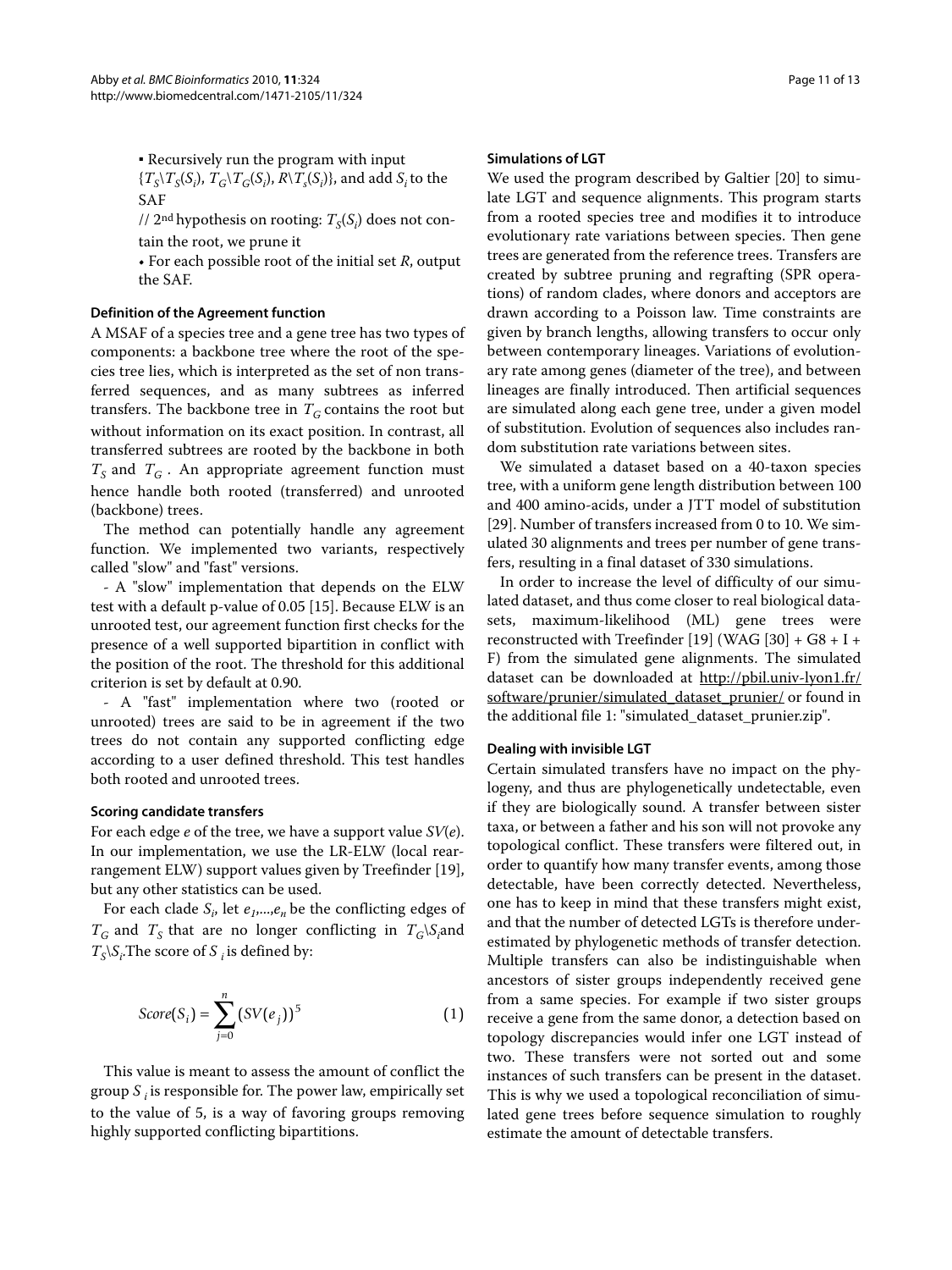# **Benchmark on simulations: estimating the performance of LGT detection methods**

Different statistics were used to evaluate the performance of all LGT detection programs. For transfer events, we calculated the number of true and false positives (TP and FP). It was not possible to compute a number of true and false negatives (TN and FN) for transfer events because sequences that are not cut out of the tree do not correspond to a single event. Therefore, we also defined TP, FP, TN and FN for leaves of the tree that were either correctly or incorrectly cut out by an inferred transfer event. This allowed us to compute a sensitivity (true positive rate), specificity, positive and negative predictive values (PPV the precision, and NPV respectively), and accuracy (P standing for positives, N standing for negatives) such that:

$$
Sensitivity = \frac{TP}{TP + FN}
$$
\n
$$
Specificity = \frac{TN}{TN + FP}
$$
\n
$$
PPV = \frac{TP}{TP + FP}
$$
\n
$$
NPV = \frac{TN}{TN + FN}
$$
\n
$$
Accuracy = \frac{TP + TN}{P + N}
$$
\n(2)

#### **Comparing root scenarios**

In order to compare scenarios of transfers between all possible roots, we performed all possible paired-Wilcoxon tests between number of transfers per gene families, and applied to the computed p-values a false discovery rate correction for multiple comparisons [31].

#### **Biological dataset**

We used the dataset of Brown and colleagues [22] (Table 1). This dataset gathers 23 universal proteins, present in 45 species of the three kingdoms of life. These proteins are mainly part of the translational apparatus (tRNA synthetases and ribosomal proteins). The others play a role in transcription, replication or other basal metabolic functions. We ran Prunier (slow and fast versions, the latter with two different support value thresholds: 0.80 and 0.90) on these genes, using both reference trees proposed by Brown et al.: the initial 23-gene tree, and the 14-gene tree obtained on a cleansed set of genes, after the removal of 9 genes suspected of lateral gene transfer on the basis of the non-monophyly of the bacterial domain.

#### **Availability and requirements**

• **Project name:** Prunier

- **Project home page:** [http://pbil.univ-lyon1.fr/soft](http://pbil.univ-lyon1.fr/software/prunier)[ware/prunier](http://pbil.univ-lyon1.fr/software/prunier)
- **Operating systems:** Linux and Mac OS
- **Programming language:** C++ (Bio++ library: [http:/](http://kimura.univ-montp2.fr/BioPP/) [/kimura.univ-montp2.fr/BioPP/](http://kimura.univ-montp2.fr/BioPP/) )
- **Other requirements:** Treefinder: [http://](http://www.treefinder.de/)
- [www.treefinder.de/](http://www.treefinder.de/)
- **License:** freeware
- **Any restrictions to use by non-academics:** none

# **Additional material**

**[Additional file 1](http://www.biomedcentral.com/content/supplementary/1471-2105-11-324-S1.ZIP) The 330 simulated alignments and corresponding gene trees (true and ML) along with the 40-taxa reference species tree**.

**[Additional file 2](http://www.biomedcentral.com/content/supplementary/1471-2105-11-324-S2.PDF) True positives (transfer events) with a 0.60 threshold for EEEP, Prunier and RIATA-HGT.** For detailed legend see Fig. 2.

**[Additional file 3](http://www.biomedcentral.com/content/supplementary/1471-2105-11-324-S3.PDF) False positives (transfer events) with a 0.60 threshold for EEEP, Prunier and RIATA-HGT.** For detailed legend see Fig. 2.

**[Additional file 4](http://www.biomedcentral.com/content/supplementary/1471-2105-11-324-S4.PDF) Proportion of correct complete scenarios with a 0.60 threshold for EEEP, Prunier and RIATA-HGT**. For detailed legend see Fig. 3.

#### **Abbreviations**

LGT: Lateral Gene Transfer; ML: Maximum likelihood; ELW: Expected likelihood weights; LR: Local rearrangement; MAF: Maximum agreement forest; SAF: Statistical agreement forest; MSAF: Maximum statistical agreement forest; PPV: Positive predictive value; NPV: Negative predictive value; FP: False positives; TP: True positives; FN: False negatives; TN: True negatives

#### **Authors' contributions**

SSA, ET, MG and VD designed the algorithm and the simulation procedure. SSA implemented the program and conducted the experiments. SSA, ET, MG and VD wrote the paper. All authors read and approved the final version of this manuscript.

#### **Acknowledgements**

SSA is supported by the French "Ministére de l'enseignement supérieur et de la recherche" and the University of Lyon 1. The authors thank Nicolas Galtier for providing his program for transfer simulations, Julien Dutheil for his help in using the Bio++ library, Bastien Boussau and Alain Guénoche for fruitful discussions, Simon Penel, Stéphane Delmotte and Bruno Spataro for recommendations using computational resources. The authors also thank the cc-in2p3 for computational resources. This work has been supported by the Agence Nationale de la Recherche grant ANR-08-EMER-011-03 "PhylAriane" and BLAN08-1\_335186 "EcoGenome".

#### **Author Details**

Université de Lyon; Université Lyon 1; CNRS; INRIA; UMR 5558, Laboratoire de Biométrie et Biologie Evolutive, 43 boulevard du 11 novembre 1918, F-69622 Villeurbanne, France

Received: 2 March 2010 Accepted: 15 June 2010 Published: 15 June 2010

#### **References**

- 1. Boussau B, Daubin V: Genomes as documents of evolutionary history**[.](http://www.ncbi.nlm.nih.gov/entrez/query.fcgi?cmd=Retrieve&db=PubMed&dopt=Abstract&list_uids=19880211)** Trends Ecol Evol 2010, 25:224-232.
- 2. Doolittle WF: Phylogenetic classification and the universal tree**.** Science 1999, 284:2124-2129.
- 3. Gogarten JP, Doolittle WF, Lawrence JG: Prokaryotic evolution in light of gene transfer**.** Mol Biol Evol 2002, 19:2226-2238.
- 4. Philippe H, Lopez P, Brinkmann H, Budin K, Germot A, Laurent J, Moreira D, Müller M, Le Guyader H: Early-branching or fast-evolving eukaryotes? An answer based on slowly evolving position[s](http://www.ncbi.nlm.nih.gov/entrez/query.fcgi?cmd=Retrieve&db=PubMed&dopt=Abstract&list_uids=10902687)**.** Proc Biol Sci 2000, 267:1213-1221.